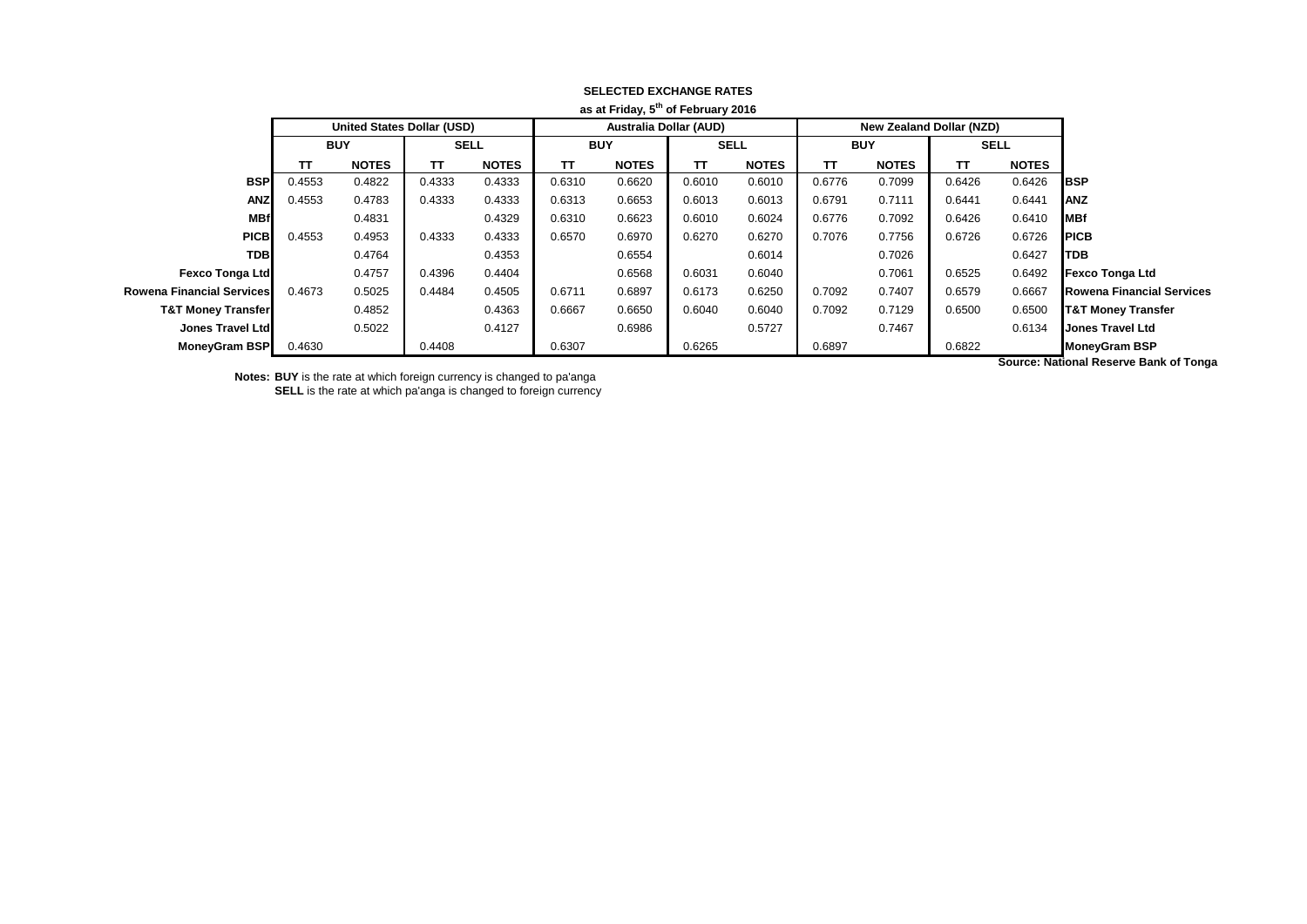|                                  |              |        |                          |        |                               |        | as at Friday, 12 of February 2016 |        |              |                                   |              |        |                               |
|----------------------------------|--------------|--------|--------------------------|--------|-------------------------------|--------|-----------------------------------|--------|--------------|-----------------------------------|--------------|--------|-------------------------------|
|                                  |              |        | New Zealand Dollar (NZD) |        | <b>Australia Dollar (AUD)</b> |        |                                   |        |              | <b>United States Dollar (USD)</b> |              |        |                               |
|                                  | <b>SELL</b>  |        | <b>BUY</b>               |        | <b>SELL</b>                   |        | <b>BUY</b>                        |        | <b>SELL</b>  |                                   | <b>BUY</b>   |        |                               |
|                                  | <b>NOTES</b> | TΤ     | <b>NOTES</b>             | TΤ     | <b>NOTES</b>                  | TT     | <b>NOTES</b>                      | TΤ     | <b>NOTES</b> | ТΤ                                | <b>NOTES</b> | TΤ     |                               |
| <b>BSP</b>                       | 0.6435       | 0.6435 | 0.7108                   | 0.6785 | 0.6074                        | 0.6074 | 0.6684                            | 0.6374 | 0.4317       | 0.4317                            | 0.4806       | 0.4537 | <b>BSP</b>                    |
| <b>ANZ</b>                       | 0.6454       | 0.6454 | 0.7124                   | 0.6804 | 0.6079                        | 0.6079 | 0.6719                            | 0.6379 | 0.4317       | 0.4317                            | 0.4767       | 0.4537 | <b>ANZ</b>                    |
| MBf                              | 0.6452       | 0.6435 | 0.7092                   | 0.6785 | 0.6061                        | 0.6074 | 0.6667                            | 0.6374 | 0.4310       |                                   | 0.4808       |        | <b>MBf</b>                    |
| <b>PICB</b>                      | 0.6710       | 0.6710 | 0.7740                   | 0.7060 | 0.6258                        | 0.6258 | 0.6958                            | 0.6558 | 0.4317       | 0.4317                            | 0.4937       | 0.4537 | <b>PICB</b>                   |
| <b>TDB</b>                       | 0.6444       | 0.6444 | 0.7043                   | 0.6794 | 0.6090                        | 0.6090 | 0.6630                            | 0.6390 | 0.4322       | 0.4322                            | 0.4786       | 0.4542 | <b>TDB</b>                    |
| <b>Fexco Tonga Ltd</b>           | 0.6501       | 0.6573 | 0.7070                   |        | 0.6102                        | 0.6131 | 0.6634                            |        | 0.4389       | 0.4391                            | 0.4740       |        | <b>Fexco Tonga Ltd</b>        |
| <b>Rowena Financial Services</b> | 0.6667       | 0.6579 | 0.7407                   | 0.7092 | 0.6250                        | 0.6211 | 0.6897                            | 0.6579 | 0.4505       | 0.4484                            | 0.5025       | 0.4673 | Rowena Financial Services     |
| <b>T&amp;T Money Transfer</b>    | 0.6526       | 0.6526 | 0.7189                   | 0.7092 | 0.6133                        | 0.6133 | 0.6743                            | 0.6579 | 0.4338       |                                   | 0.4827       |        | <b>T&amp;T Money Transfer</b> |
| <b>Jones Travel Ltd</b>          | 0.6147       |        | 0.7480                   |        | 0.5790                        |        | 0.7055                            |        | 0.4111       |                                   | 0.5005       |        | Jones Travel Ltd              |
| <b>MoneyGram BSP</b>             |              | 0.6424 |                          | 0.6937 |                               | 0.6102 |                                   | 0.6445 |              | 0.4276                            |              | 0.4571 | <b>MoneyGram BSP</b>          |
|                                  | .            |        |                          |        |                               |        |                                   |        |              |                                   |              |        |                               |

## **SELECTED EXCHANGE RATES as at Friday, 12th of February 2016**

**Notes: BUY** is the rate at which foreign currency is changed to pa'anga **SELL** is the rate at which pa'anga is changed to foreign currency **Source: National Reserve Bank of Tonga**